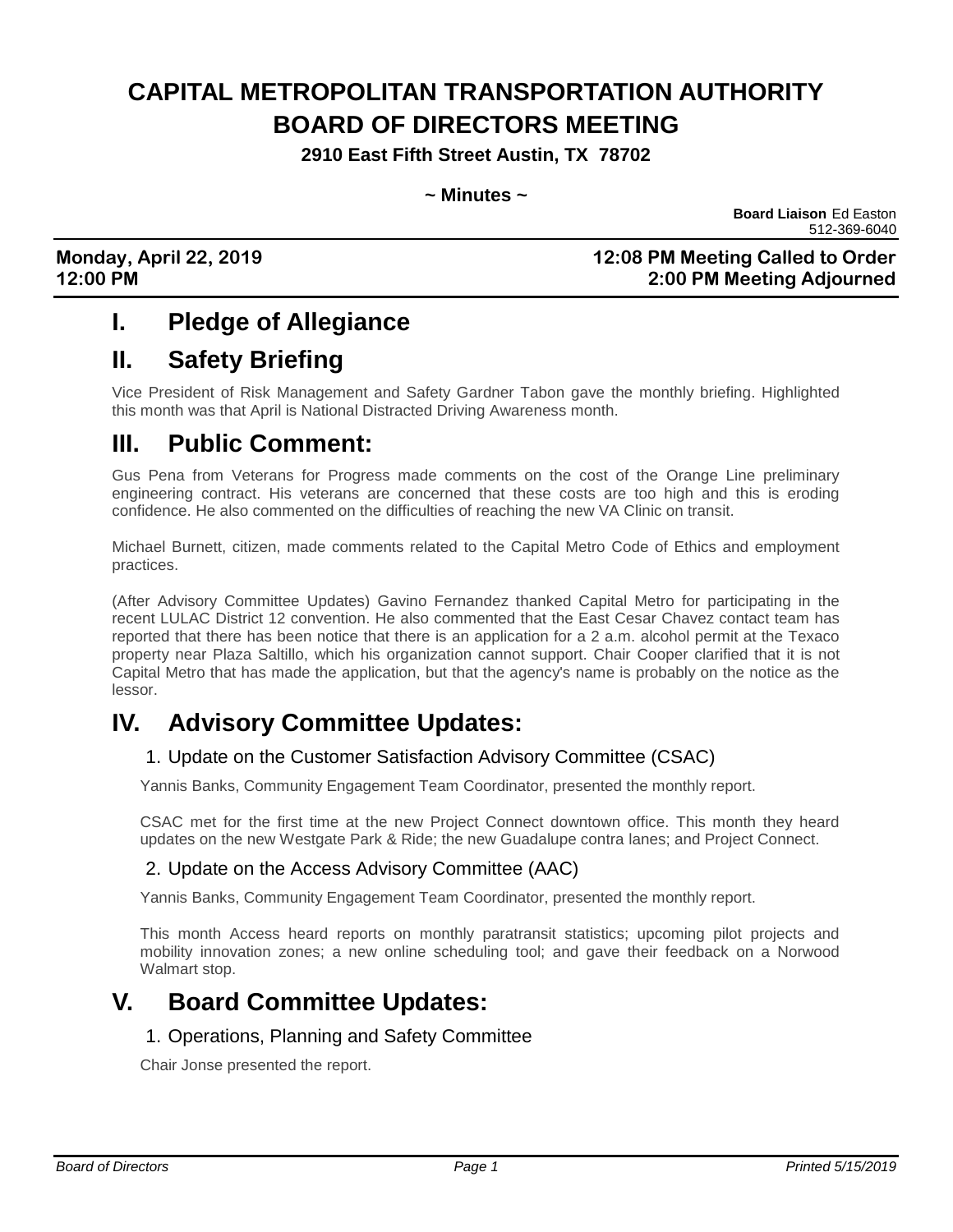This month the Operations, Planning and Safety Committee met on April 10th and made recommendations on a number of items that are on the agenda for today's meeting.

#### 2. Finance, Audit and Administration Committee

Chair Mitchell presented the report.

This month the Finance, Audit and Administration Committee met on April 10th and there were no action items other than the approval of minutes from the previous meeting. The Committee heard presentations from both the external auditors as well as the internal audit staff.

#### 3. CAMPO update

No report was given this month.

### **VI. Consent Items**

| <b>RESULT:</b>   | <b>ADOPTED [UNANIMOUS]</b>                                              |
|------------------|-------------------------------------------------------------------------|
| <b>MOVER:</b>    | Jeffrey Travillion, Board Member                                        |
| <b>SECONDER:</b> | Rita Jonse, Board Member                                                |
| AYES:            | Mitchell, Cooper, Garza, Kitchen, Jonse, Renteria, Travillion, Stratton |

1. Approval of Minutes from the March 13, 2019 Public Hearing and March 25, 2019 Board Meeting.

2. Approval of a resolution appointing David Shapiro to the Customer Satisfaction Advisory Committee.

3. Approval of a resolution authorizing the President & CEO, or his designee, to finalize and execute a contract with ADS System Safety Consulting for Safety & Security Certification management services for the Downtown Station Project and future construction projects. The contract is for a two (2) year base period for \$383,041 and three (3) one-year options for \$566,174, for a total contract value not to exceed \$949,215.

4. Approval of a resolution authorizing the President & CEO, or his designee, to finalize and execute a Second Amendment to the existing Bus Stop Accessibility Interlocal Agreement (ILA) with the City of Austin, extending the termination date to November 22, 2023.

### **VII. Action Items:**

1. Approval of a resolution authorizing the President & CEO or his designee, to finalize and execute a contract with Gillig, LLC., to purchase up to 29 clean diesel transit buses, in an amount not to exceed \$15,537,069.

Vice President of Bus Operations and Maintenance Dottie Watkins presented this item and the following item (#2) together.

These bus purchases follow on the presentation given to the board last July on the overall fleet plan. This plan gets reviewed annually as part of the budget cycle. The plan calls for the replacement of 33 transit buses in FY2020. These two items follow through on that, with the exception that we have identified the opportunity to purchase a small number of electric buses earlier than was originally thought. The current plan would purchase 4 electric buses in FY2020, with the purchase of up to 6 additional electric buses if grant funding can be identified.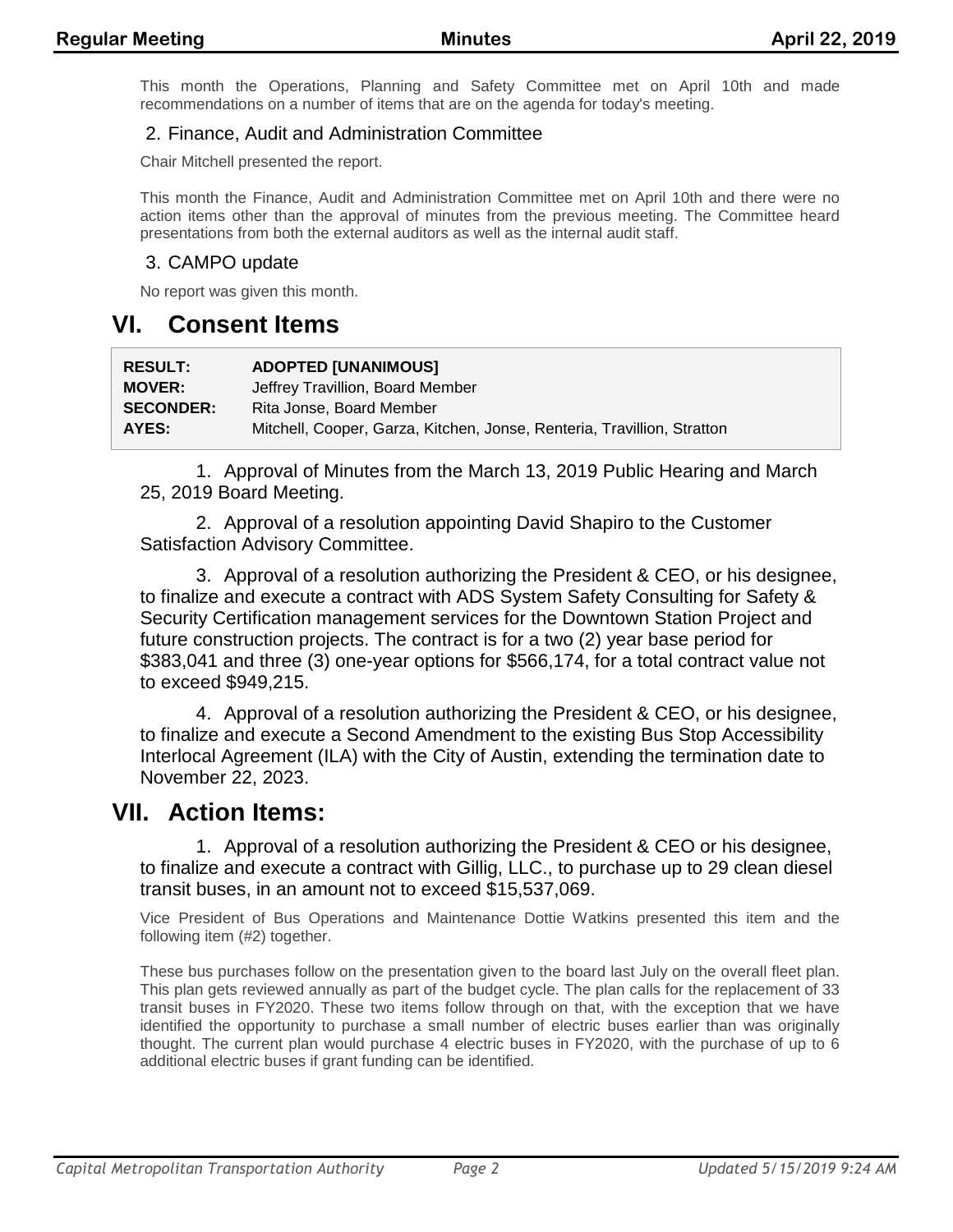Board member Stratton asked about other agencies that are using the recommended ProTerra electric buses, and if we are comfortable that the manufacturer will be around for the expected lifespan of the vehicles.

Board member Mitchell asked if there had been an analysis of the overall lifetime operating costs of electric buses.

Board member Travillion expressed that he would have like to have had more complete backup or a briefing with a more complete analysis on the electric bus item.

Board member Jonse asked about whether the contract included charging stations. Dottie explained that limited charger costs are included in the total amount of this item.

Board member Stratton expressed some concern about the upfront costs of the electric buses if there isn't lifetime data to support overall lower costs. Dottie expressed further confidence about the lower costs, that the biggest unknown is the cost of electricity from Austin Energy.

Vice Chair Garza and Board members Kitchen and Renteria made comments on their own experiences with electric vehicles and in support of the resolution.

Board member Travillion expressed support for the purchases and reemphasized the importance of having a complete and thorough analysis available.

President Clarke made comments that while we are being innovative on this purchase, we are behind many other agencies around the country -- many of whom have made zero-emission pledges. He also gave examples of other benefits in using electric buses -- noise, emissions, utilizing smart-grid technology -- that need to be taken into consideration.

A discussion followed on the cost of the electric bus warranties and replacement batteries. These vehicles will come with a warranty that will see the batteries replaced at no cost one time.

| <b>RESULT:</b>   | <b>ADOPTED [UNANIMOUS]</b>                                              |
|------------------|-------------------------------------------------------------------------|
| <b>MOVER:</b>    | Rita Jonse, Board Member                                                |
| <b>SECONDER:</b> | Terry Mitchell, Board Member                                            |
| AYES:            | Mitchell, Cooper, Garza, Kitchen, Jonse, Renteria, Travillion, Stratton |

2. Approval of a resolution authorizing the President & CEO or his designee, to finalize and execute a contract with Proterra, Inc., to purchase up to 10 battery electric transit buses and related equipment in an amount not to exceed \$11,162,455.

This item was presented with the previous item.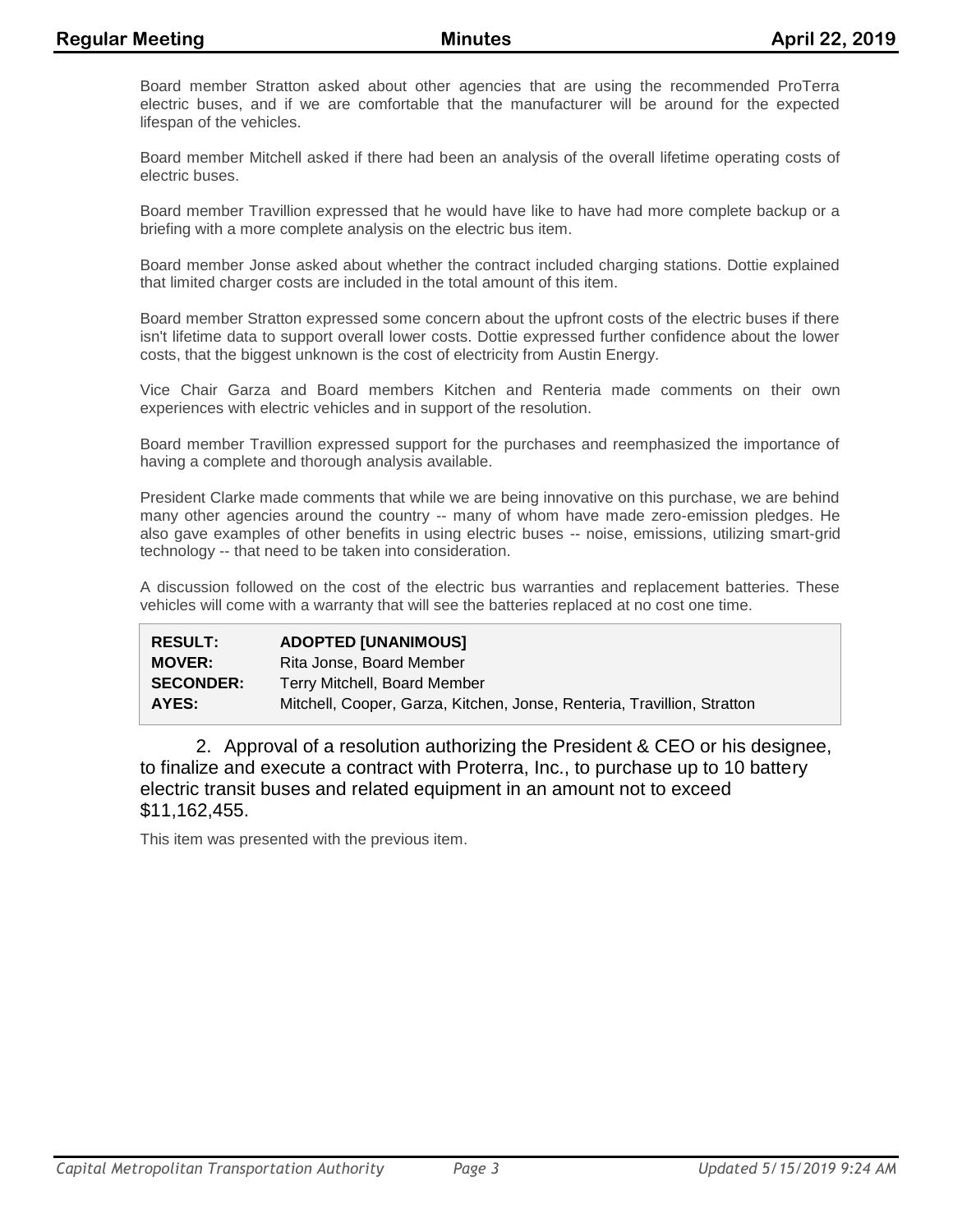| <b>RESULT:</b>   | <b>ADOPTED [UNANIMOUS]</b>                                              |
|------------------|-------------------------------------------------------------------------|
| <b>MOVER:</b>    | Ann Kitchen, Board Member                                               |
| <b>SECONDER:</b> | Delia Garza, Vice Chair                                                 |
| AYES:            | Mitchell, Cooper, Garza, Kitchen, Jonse, Renteria, Travillion, Stratton |

3. Approval of a resolution authorizing the President & CEO, or his designee, to finalize and execute a contract with HNTB to provide Blue Line Preliminary Engineering Design Services and recommendation of the Locally Preferred Alternative in accordance with the NEPA process and FTA requirements. The contract is for an eleven-month base period for \$3,930,510, an option for additional engineering studies within the eleven-month base period, a two year option period and an additional one year option period, plus a 20% contingency for a total amount not to exceed \$10.9 million.

Project Connect Program Officer Dave Couch presented this item. Dave also included his later agenda item -- the Project Connect Monthly Update.

Dave presented an overview of the timeline for each of the Project Connect corridors. The Orange Line preliminary engineering contract was awarded last month and is now underway. This item for the Blue Line is similar in scope. The contract scope is divided into two parts -- the selection of a locally preferred alternative and preliminary engineering; and the environmental impact statement and preliminary engineering. Dave also presented a timeline of the National Environmental Policy Act process and highlighted that there will be a pre-Scoping meeting for the Blue line at the Central Library on May 20th.

Dave also presented an update on recent community engagement activities. A full summary will be presented next month, along with a community engagement dashboard.

Board member Travillion asked about tracking of the DBE and SBE goals once the contract is underway.

Board member Stratton asked about a schedule of outreach meetings, and for an understanding of why the contracts for Blue, Orange, and BRT Lite lines are taken separately.

Board member Renteria asked about coordination with the City of Austin on major corridor improvements. Dave discussed examples of these types of coordination with the City and Travis County.

Board member Travillion expressed the hope that our commitment to the Green Line project isn't lost as we move forward with the package of Project Connect projects.

| <b>RESULT:</b>   | <b>ADOPTED [UNANIMOUS]</b>                                              |
|------------------|-------------------------------------------------------------------------|
| <b>MOVER:</b>    | Jeffrey Travillion, Board Member                                        |
| <b>SECONDER:</b> | Eric Stratton, Board Member                                             |
| AYES:            | Mitchell, Cooper, Garza, Kitchen, Jonse, Renteria, Travillion, Stratton |

4. Approval of a resolution authorizing the President & CEO, or his designee, to finalize and execute a contract modification with Modern Railway Systems for the design and construction of a railroad signal system and new positive train control elements associated with a new second mainline track along the MetroRail Red Line, from Plaza Saltillo Station to IH35, for \$2,867,948, plus \$573,589 (20%) contingency, for a total not to exceed amount of \$3,441,537 for this modification, bringing the total board authorized amount on this contract to \$70,140,303.04.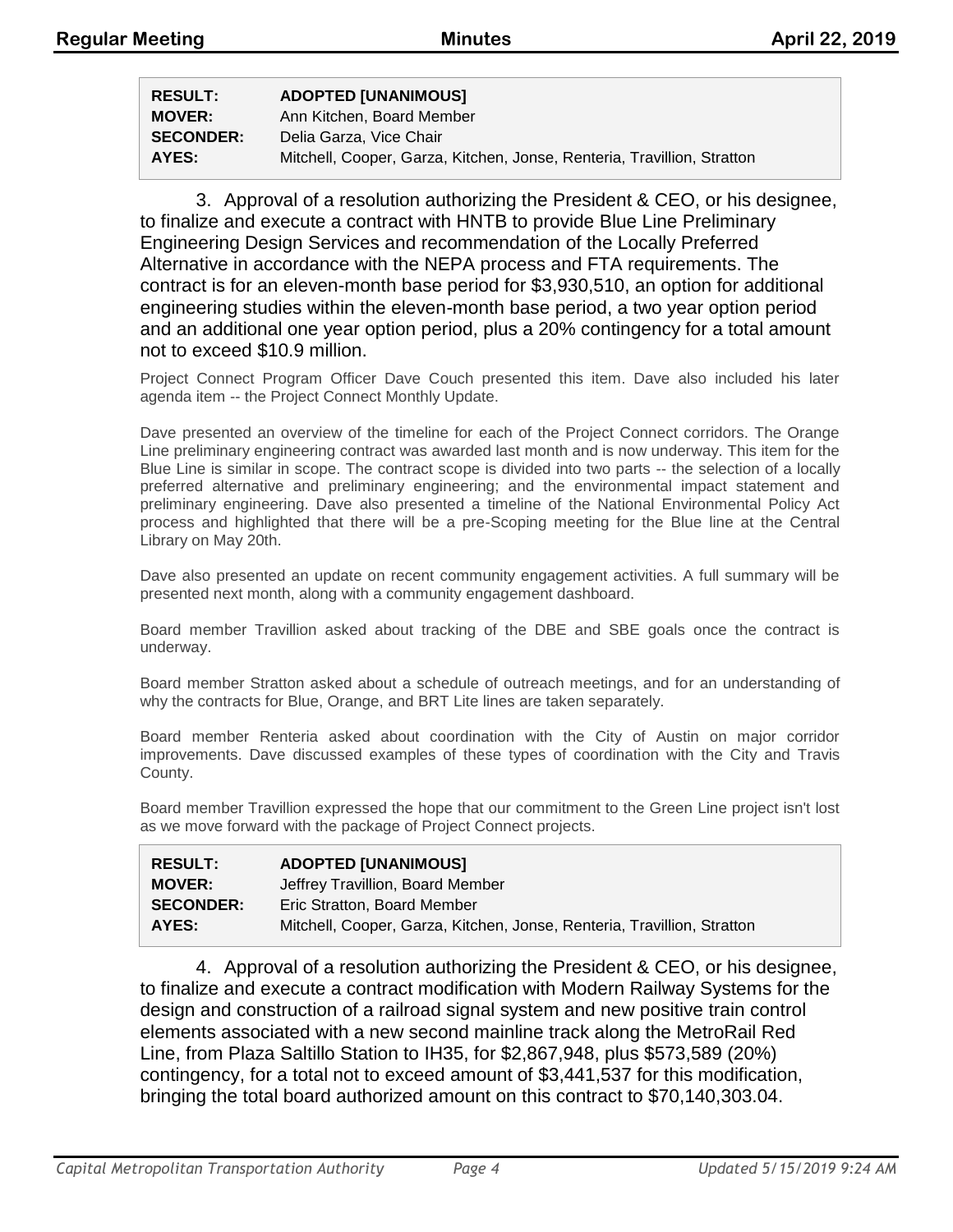Vice President of Capital Projects Ken Cartwright presented this item.

Ken gave a brief presentation on the project scope and outlining the primary benefits -- customer experience and safety. This work should be completed during the period while this stretch of track is closed anyway for the construction of the new Downtown Station.

Board member Stratton asked for confirmation that this work is required under the federal Positive Train Control mandate.

Board member Travillion asked for a further breakdown of the DBE and SBE subcontractors under this contract. Ken said that one would be provided.

| <b>RESULT:</b>   | <b>ADOPTED [UNANIMOUS]</b>                                              |
|------------------|-------------------------------------------------------------------------|
| <b>MOVER:</b>    | Eric Stratton, Board Member                                             |
| <b>SECONDER:</b> | Rita Jonse, Board Member                                                |
| AYES:            | Mitchell, Cooper, Garza, Kitchen, Jonse, Renteria, Travillion, Stratton |

#### 5. Approval of a resolution authorizing the President & CEO, or his designee, to implement the August 2019 Service Changes.

Executive Vice President of Planning and Development Todd Hemingson presented this item.

Todd gave an overview of the changes, which include adjustments related to Cap Remap and schoolrelated restorations as students return to classes; a partnership with Travis County for new service in the Hornsby Bend area; and implementation of 4 neighborhood circulators during the service period. At the request of Board member Kitchen he displayed a map with the circulator services on it.

Board member Travillion thanked staff for their efforts in listening to community feedback when decided on neighborhood circulator locations.

Chair Cooper commented that he is excited by the potential of the circulator services in low-density areas to help connect people to transit.

| <b>RESULT:</b>   | ADOPTED [7 TO 0]                                              |
|------------------|---------------------------------------------------------------|
| <b>MOVER:</b>    | Ann Kitchen, Board Member                                     |
| <b>SECONDER:</b> | Rita Jonse, Board Member                                      |
| AYES:            | Mitchell, Cooper, Garza, Kitchen, Jonse, Travillion, Stratton |
| AWAY:            | Renteria                                                      |

6. Approval of a resolution authorizing the President & CEO, or his designee, to finalize and execute a contract with SpawGlass to remodel the Capital Metro administrative annex facility located at 624 Pleasant Valley, in an amount not to exceed \$1,235,176.

Vice President of Capital Projects Ken Cartwright presented this item.

Board member Travillion asked if he could get further information on the process for insuring DBE and SBE compliance under the TXMAS (Texas Multiple Award Schedule) purchasing program. He also asked for a higher level of documentation and information for DBE and SBE-involved contracts in the future.

Board member Stratton asked about the schedule for the remodel to be complete and staff moved back into the 624 space. Ken said that the expectation is that the work will be completed in a 3-4 month period.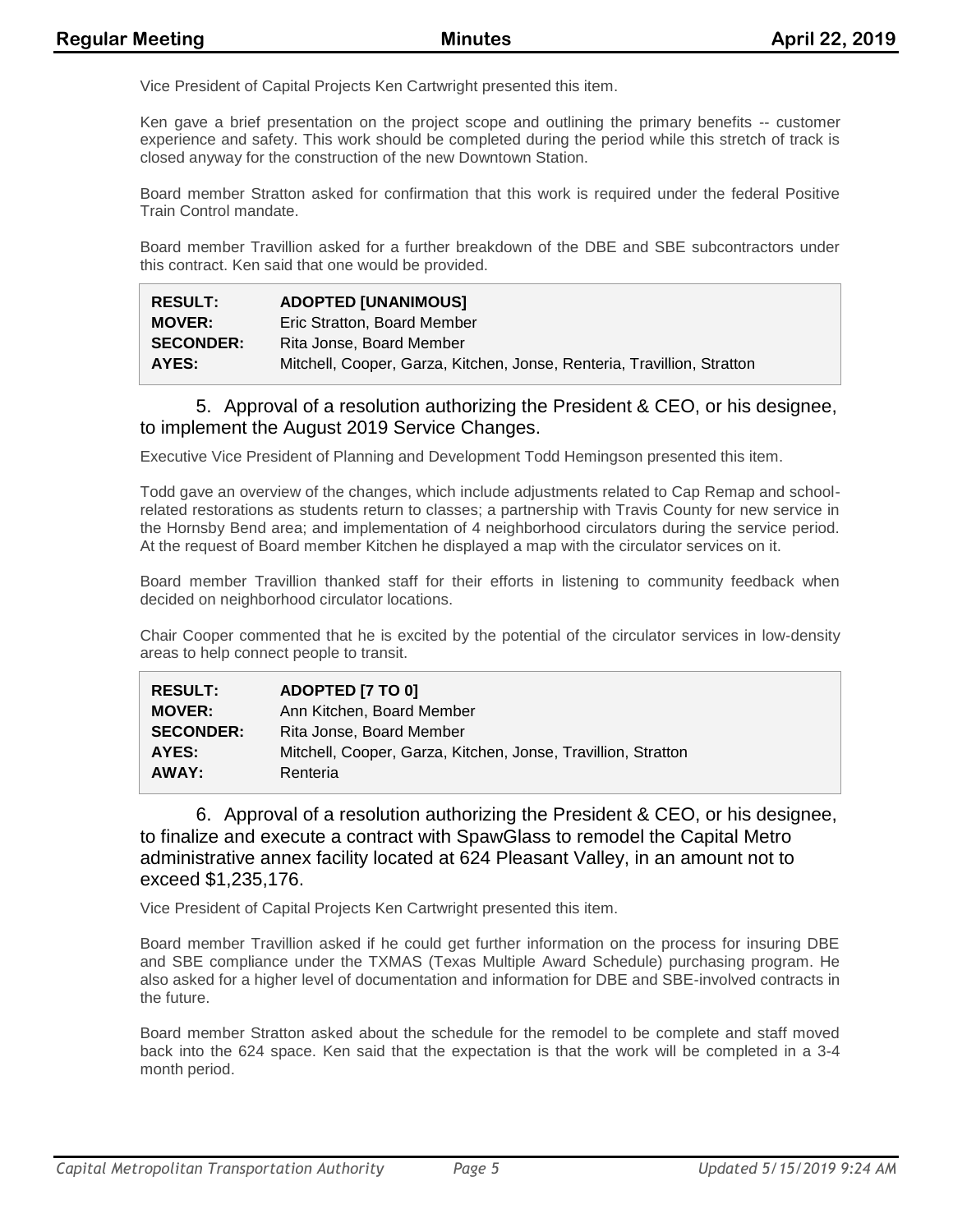| <b>RESULT:</b>   | <b>ADOPTED [UNANIMOUS]</b>                                              |
|------------------|-------------------------------------------------------------------------|
| <b>MOVER:</b>    | Rita Jonse, Board Member                                                |
| <b>SECONDER:</b> | Delia Garza, Vice Chair                                                 |
| AYES:            | Mitchell, Cooper, Garza, Kitchen, Jonse, Renteria, Travillion, Stratton |

7. Approval of a resolution authorizing the President & CEO, or his designee, to finalize and execute a contract with Canon Solutions America, Inc. for On-Site Business Center Services for a base period of three years and three one-year option periods in an amount not to exceed \$3,212,471.

Executive Vice President of Administration Donna Simmons presented this item.

Donna gave an outline of the scope of the contract including copy and print services; assistance with our lost and found process; and the lease of all our printers and copiers. An analysis has been conducted of the costs of bringing this work in-house and it was found that the cost of contracting it out is slightly less. The new vendor has committed to meet wage and benefit levels. There is not a DBE/SBE goal in the contract, but we have identified that office supplies is an area where a DBE/SBE vendor could be utilized -- that would be done as a separate contract and likely not meet the minimum financial threshold to be brought to the board.

Board member Travillion asked about the process for monitoring wage and benefit levels.

| <b>RESULT:</b>   | <b>ADOPTED [UNANIMOUS]</b>                                              |
|------------------|-------------------------------------------------------------------------|
| <b>MOVER:</b>    | Delia Garza, Vice Chair                                                 |
| <b>SECONDER:</b> | Ann Kitchen, Board Member                                               |
| AYES:            | Mitchell, Cooper, Garza, Kitchen, Jonse, Renteria, Travillion, Stratton |

### **VIII. Reports:**

#### 1. Project Connect Monthly Update - April 2019

This item was presented as part of the earlier Blue Line contract award.

#### 2. President's Report

President & CEO Clarke presented his monthly report. This month he highlighted the March groundbreaking for the new Downtown Station; the beginning of the SERTA Warehouse demolition at the North Ops facility, clearing the way for the new electric bus facility; and the upcoming APTA Get on Board Day activities.

### **IX. Items for Future Discussion:**

### **X. Adjournment**

# **ADA Compliance**

*Reasonable modifications and equal access to communications are provided upon request. Please call (512) 369-6040 or email ed.easton@capmetro.org if you need more information.*

*BOARD OF DIRECTORS: Wade Cooper, Chair; Delia Garza, Vice Chair; Eric Stratton, Secretary; Terry Mitchell; Rita Jonse; Ann Kitchen, Jeffrey Travillion and Pio Renteria.* 

The Board of Directors may go into closed session under the Texas Open Meetings Act. In accordance with Texas Government Code, Section 551.071, consultation with attorney for any legal issues, under